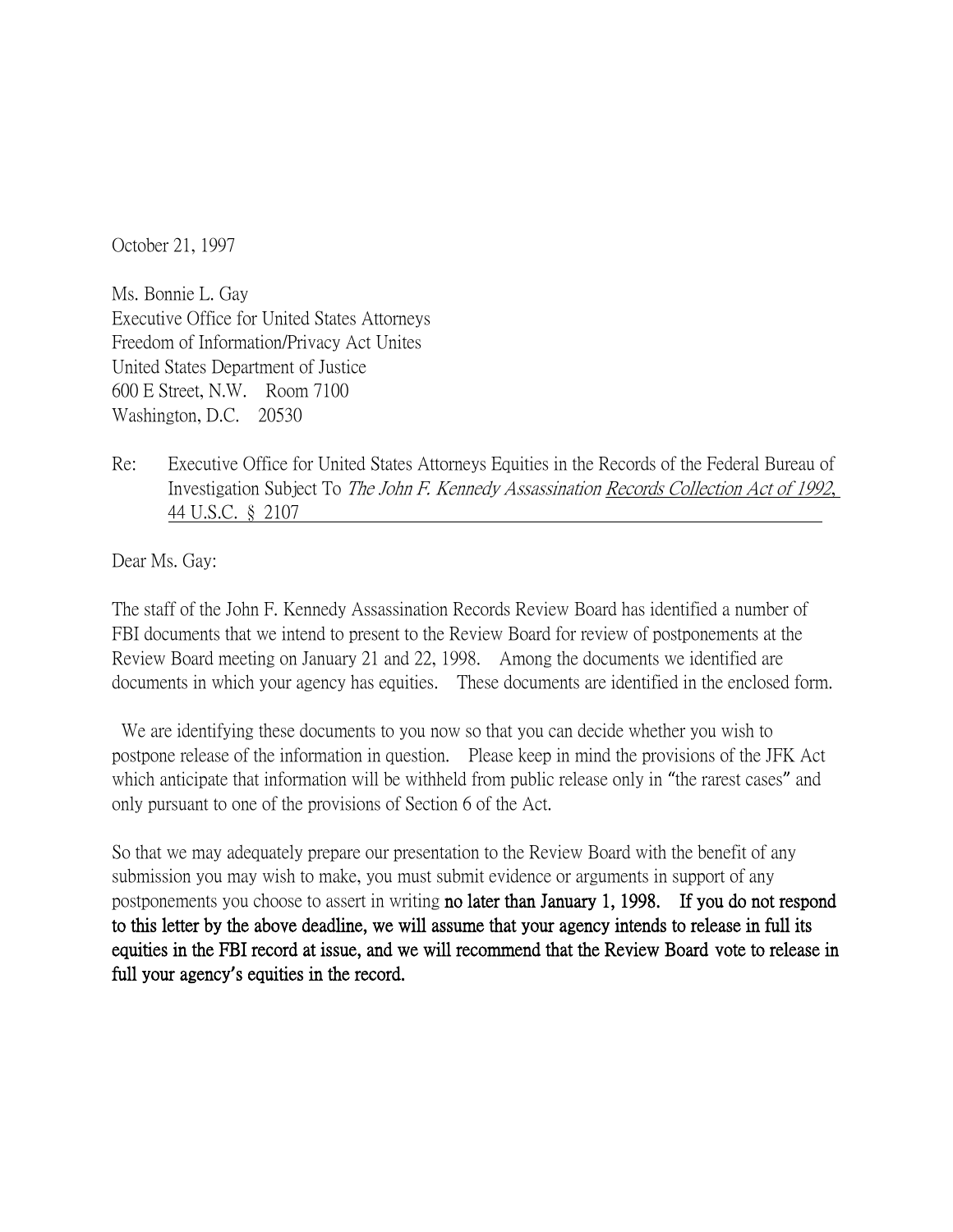Ms. Bonnie L. Gay October 21, 1997 Page 2

In many of the FBI documents with third agency equities, we believe that the third agencies could, consistent with their current guidelines for JFK assassination-related information, consent to full release of the information at issue.

If you have any questions regarding the documents identified on the enclosed forms, please call Carol Keeley or Debbie Beatty of the JFK Task Force at the FBI at (202) 324-0571 or Laura Denk or Kevin Tiernan of the Review Board staff at (202) 724-0088. Thank you, in advance, for your cooperation.

Sincerely,

T. Jeremy Gunn Executive Director

Enclosure